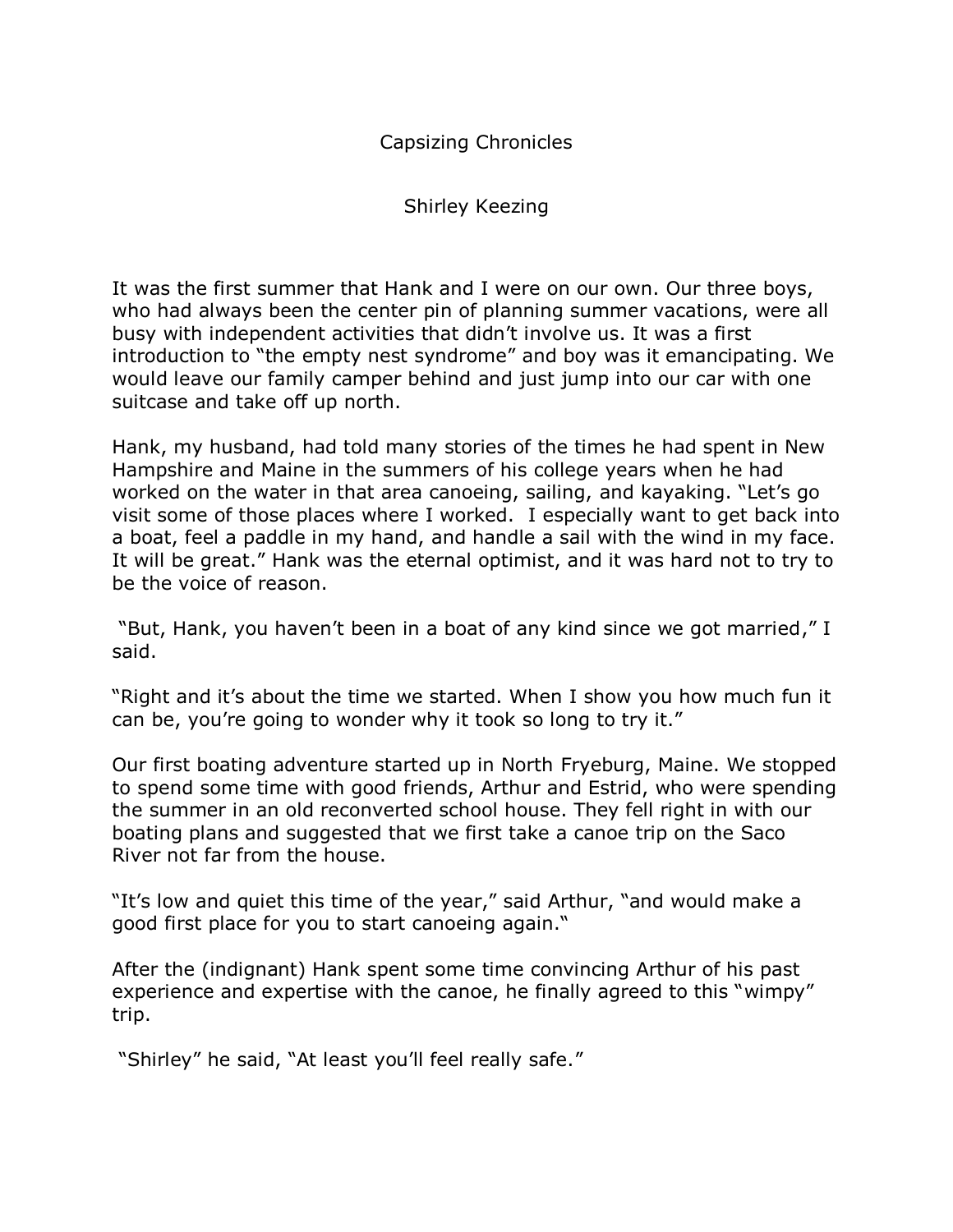We started out early the next morning with a picnic lunch, and life jackets, prepared for any contingency. The term "river is low" was an understatement. When we launched our two canoes into a few inches of river, they were practically scraping bottom.

It was a lovely, gliding ride. Occasionally Hank would have to use the paddle to push us off of a stone, but it was a gentle, bucolic ride. About an hour into the ride, Hank asked if I felt confident enough to want to try to paddle.

"Sure, I think even I can handle this," I said. Hank told me exactly where to stand so I wouldn't lose my balance and tip the boat. As I stood, the boat, again teetered on a rock, Hank reached over with the paddle to dislodge us, and the boat began tipping.

"Sit," Hank yelled, but it was too late. The boat turned completely over and there we were sitting on the stony river bottom in the shallow water.

After a minute of shocked silence, we broke into gales of laughter, stood up in our life vests, the water just about covering our ankles, and climbed back into the boat. We spent the rest on the day canoeing and managed to capsize the canoe two more times as we navigated the "dangerous" Saco.

\_\_\_\_\_\_\_\_\_\_\_\_\_\_\_\_\_\_\_\_\_\_

The day after the Saco Saga we were ready to get back on the water, this time in our friends' sailboat. I was really looking forward to getting into a sailboat again. Two years before I met Hank, I had spent one summer as a member of the Charles River Basin Sailing Club in Boston. I would go over to the Boat Club after work and spend the hours before sunset learning how to handle a seventeen foot Friendship sloop. I had lovely memories of beautiful sunsets, tacking through gentle breeze driven wavelets. If the wind got too brisk, or the weather began to turn stormy, the boats were called in.

Our friends' sailboat was docked at the lake waiting for us. It looked exactly like the same boat I had learned to sail years before, even the color was the same. I was really excited and delighted at the opportunity to sail it after so many years.

The original plan was that our friends, Art and Estrid, would sail their boat and Hank and I would take turns going along to crew when necessary, but mostly to just enjoy the ride. I was so confident about my ability to sail that boat and so anxious to take the helm, it was decided I would go out on the first trip with Arthur alone to crew.